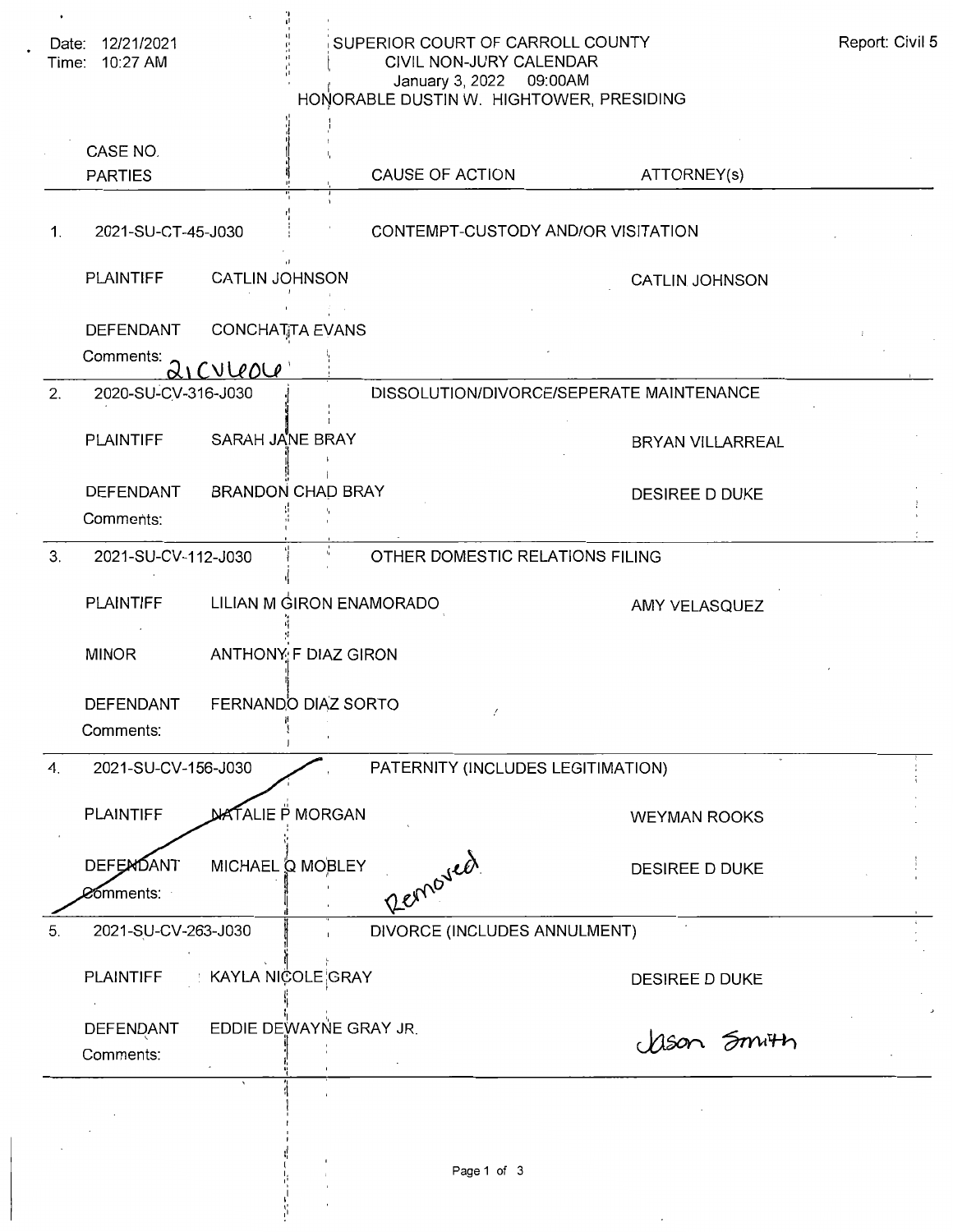| Date: 12/21/2021<br>Time: 10:27 AM<br>) |                                     | SUPERIOR COURT OF CARROLL COUNTY<br>CIVIL NON-JURY CALENDAR<br>January 3, 2022 09:00AM<br>HONORABLE DUSTIN W. HIGHTOWER, PRESIDING |                                      | Report: Civil 5                   |                        |  |
|-----------------------------------------|-------------------------------------|------------------------------------------------------------------------------------------------------------------------------------|--------------------------------------|-----------------------------------|------------------------|--|
|                                         | CASE NO.                            |                                                                                                                                    |                                      |                                   |                        |  |
|                                         | <b>PARTIES</b>                      |                                                                                                                                    |                                      | CAUSE OF ACTION                   | ATTORNEY(s)            |  |
| 6.                                      | 2021-SU-CV-606-J030                 |                                                                                                                                    |                                      | PATERNITY (INCLUDES LEGITIMATION) |                        |  |
|                                         | <b>PLAINTIFF</b>                    | <b>CATLIN JOHNSON</b>                                                                                                              |                                      |                                   |                        |  |
|                                         | NON PARTY                           | <b>SERVICES</b>                                                                                                                    | CARROLL CO DEPT OF FAMILY & CHILDREN |                                   |                        |  |
|                                         | <b>DEFENDANT</b><br>Comments: FINAL |                                                                                                                                    | <b>CONCHATTA EVANS</b>               |                                   |                        |  |
| 7.                                      | 2021-SU-CV-663-J030                 |                                                                                                                                    |                                      | DIVORCE (INCLUDES ANNULMENT)      |                        |  |
|                                         | <b>PLAINTIFF</b>                    |                                                                                                                                    | ALFREDA W MILNER                     |                                   | ALFREDA MILNER         |  |
|                                         | <b>DEFENDANT</b><br>Comments:       |                                                                                                                                    | DEMETRIUS A MILNER                   |                                   |                        |  |
| 8.                                      | 2021-SU-CV-687-J030                 |                                                                                                                                    |                                      | PATERNITY (INCLUDES LEGITIMATION) |                        |  |
|                                         | <b>PLAINTIFF</b>                    |                                                                                                                                    | CHRISTOPHER WELCH                    |                                   | <b>DESIREE D DUKE</b>  |  |
|                                         | DEFENDANT<br>Comments:              |                                                                                                                                    | MORGAN E. TAYLOR                     |                                   | <b>KELLIE A LOWERY</b> |  |
| 9.                                      | 2021-SU-CV-695-J030                 |                                                                                                                                    |                                      | <b>REAL PROPERTY</b>              |                        |  |
|                                         | <b>PLAINTIFF</b>                    | JAMES M COLE JR.                                                                                                                   |                                      |                                   | Met Lane               |  |
|                                         | <b>PLAINTIFF</b>                    | JAMES M COLE                                                                                                                       |                                      |                                   |                        |  |
|                                         | <b>PLAINTIFF</b>                    | LINDA A COLE                                                                                                                       |                                      |                                   |                        |  |
|                                         | <b>PLAINTIFF</b>                    | COOPER A COLE                                                                                                                      |                                      |                                   |                        |  |
|                                         | DEFENDANT<br>Comments:              |                                                                                                                                    | THERESA K HUBBARD                    |                                   | JAMES B HEAD           |  |
|                                         |                                     |                                                                                                                                    |                                      |                                   |                        |  |